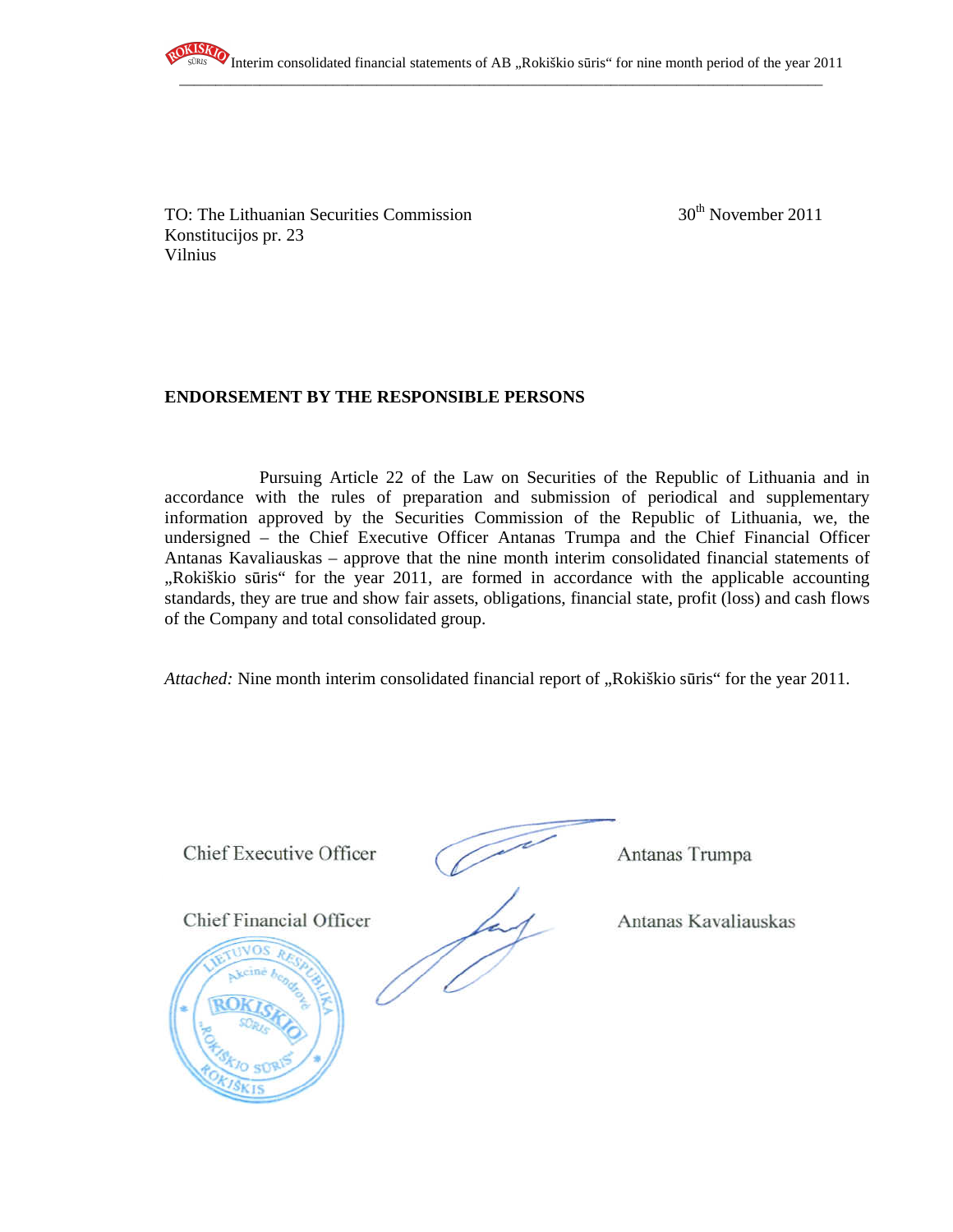



# **INTERIM CONSOLIDATED FINANCIAL STATEMENTS OF AB "ROKIŠKIO S**Ū**RIS" FOR NINE MONTH PERIOD FOR THE YEAR 2011**

*(Prepared in accordance with the rules of preparation and submission of periodical and supplementary information approved by the Securities Commission of the Republic of Lithuania)*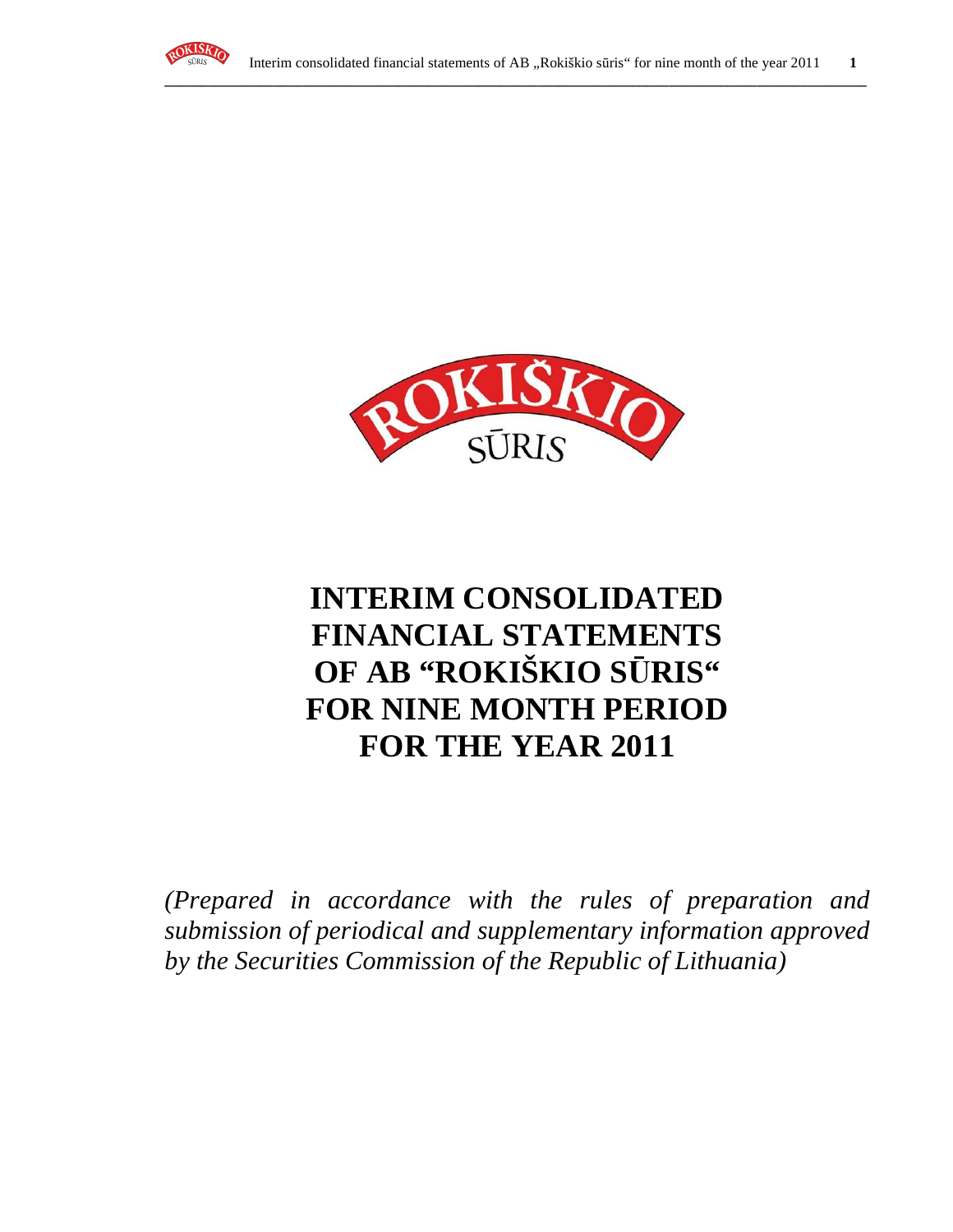

## **1. Reporting term of the prepared consolidated financial report**

The consolidated financial report is prepared for nine month period of the year 2011.

**\_\_\_\_\_\_\_\_\_\_\_\_\_\_\_\_\_\_\_\_\_\_\_\_\_\_\_\_\_\_\_\_\_\_\_\_\_\_\_\_\_\_\_\_\_\_\_\_\_\_\_\_\_\_\_\_\_\_\_\_\_\_\_\_\_\_\_\_\_\_\_\_\_\_\_\_\_\_\_\_\_\_\_\_\_\_\_\_\_\_\_\_\_\_\_\_**

## **2. Key information of the issuer**

Name of the issuer: Joint stock company "Rokiskio suris". Legal base: Joint Stock Company. Address – Pramones str. 3, LT 42150 Rokiskis, Republic of Lithuania. Telephone: +370 458 55 200, fax +370 458 55 300. E-mail address: rokiskio.suris@rokiskio.com Website: www.rokiskio.com Registered in on 28<sup>th</sup> February 1992 by the Authorities of Rokiskis region. Re-registered in on 28<sup>th</sup> November 1995 by the Ministry of Economy of the Republic of Lithuania. Company code 173057512. Manager of registry of legal entities – State company "Registru centras". The authorized capital of AB "Rokiskio suris" equals to LTL 35 867 970. There are 35 867 970 shares. Nominal value per share equals to LTL 1 (one litas).

## **3. Information on the issuer's daughter enterprises and subsidiaries**

The Consolidated Group (hereinafter the "Group") consists of the Parent Company AB "Rokiskio suris", two branches, four subsidiaries and one joint venture.

#### **Subsidiaries of AB "Rokiškio s**ū**ris":**

UAB "Rokiskio pienas" legal address: Pramonės g. 8, LT - 28216 Utena. Company code: 300561844. AB ,,Rokiškio sūris" happens to be its founder and the only shareholder having 100 per cent of shares.

Dairy cooperative "Žalmargė" legal address: Kalnalaukio g.1, Širvintos. Company code: 178301073.

 Latvian company SIA Jekabpils piena kombinats (company code 45402008851, legal address: Akmenu iela 1, Jekabpils, Latvija LV-5201).

 Latvian company SIA Kaunata (company code 240300369), legal address: Rogs, Kaunata pag., Rezeknes nov., Latvia).

#### **Co-controlled company:**

UAB "Pieno upės", legal address: Sandėlių g. 9, Kaunas. Company code: 135027862.

#### **Branches of AB "Rokiškio s**ū**ris"**:

AB "Rokiškio sūris" branch Utenos pienas (Company code: 110856741, Pramonės g. 8, LT-28216 Utena);

AB "Rokiškio sūris" branch Ukmergės pieninė (Company code: 182848454, Kauno g. 51, LT-20119, Ukmergė).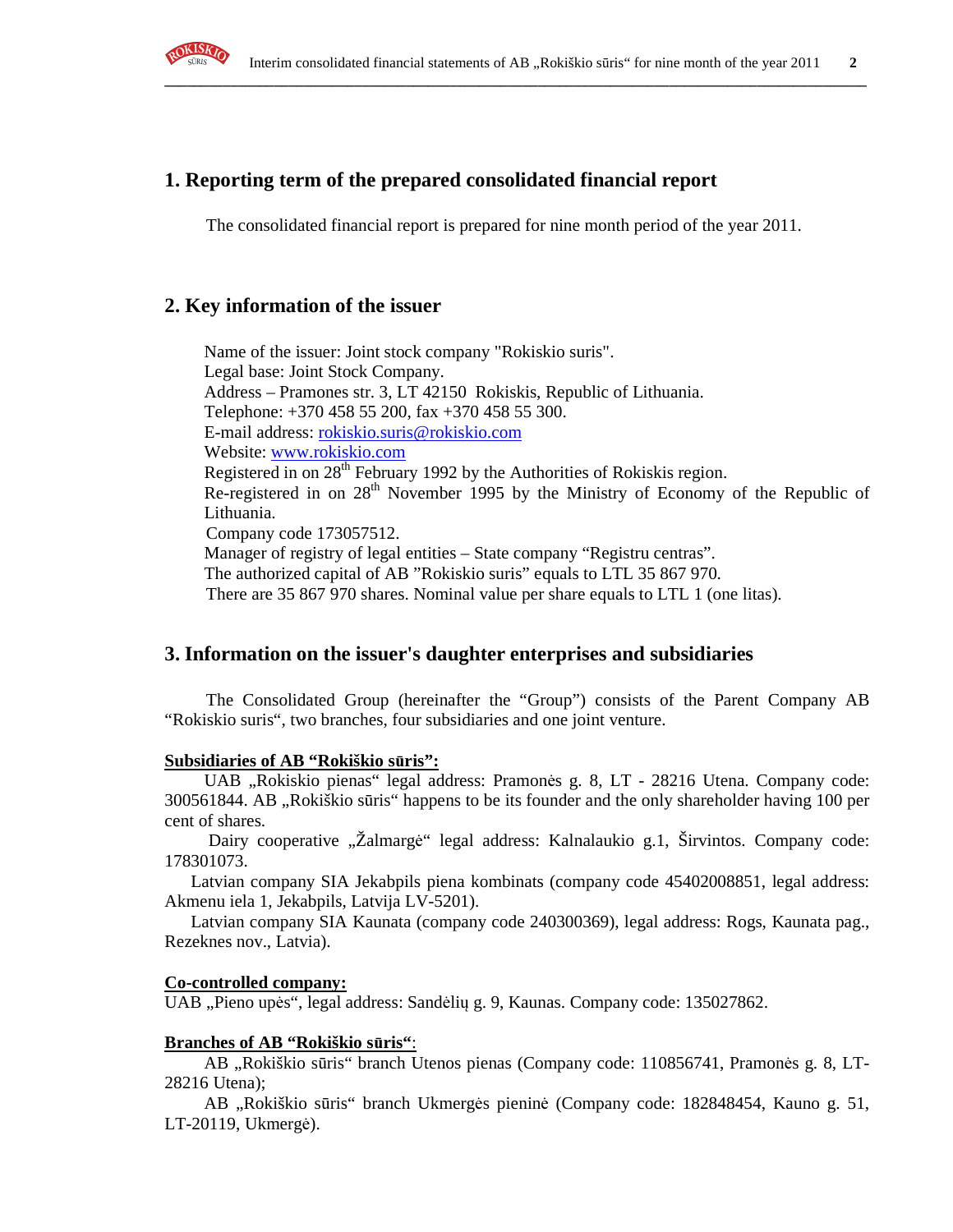

## **4. Characterization of the issuer's basic business**

Basic business of the group of "Rokiškio sūris":

♦ Dairying and cheese production (EVRK 10.51);

Basic business of AB "Rokiškio sūris" is production and sales of fermented cheese, whey products, and skim milk powder.

**\_\_\_\_\_\_\_\_\_\_\_\_\_\_\_\_\_\_\_\_\_\_\_\_\_\_\_\_\_\_\_\_\_\_\_\_\_\_\_\_\_\_\_\_\_\_\_\_\_\_\_\_\_\_\_\_\_\_\_\_\_\_\_\_\_\_\_\_\_\_\_\_\_\_\_\_\_\_\_\_\_\_\_\_\_\_\_\_\_\_\_\_\_\_\_\_**

Daughter enterprises:

Basic business of UAB "Rokiškio pienas" production and sales of fresh dairy products (fluid milk, kefir, sour milk, butter, curds, fresh cheese, sour cream, chocolate coated curds dessert, desserts).

Basic business of KB "Žalmargė" is purchase of raw milk.

Basic business of SIA Jekabpils piena kombinats is purchase of raw milk.

Basic business of SIA Kaunata is purchase of raw milk.

Co-controlled company: Basic business of UAB "Pieno upės" is purchase of raw milk.

Branches of AB "Rokiškio sūris":

Basic business of AB "Rokiškio sūris" branches Utenos pienas and Ukmergės pieninė is purchase of raw milk.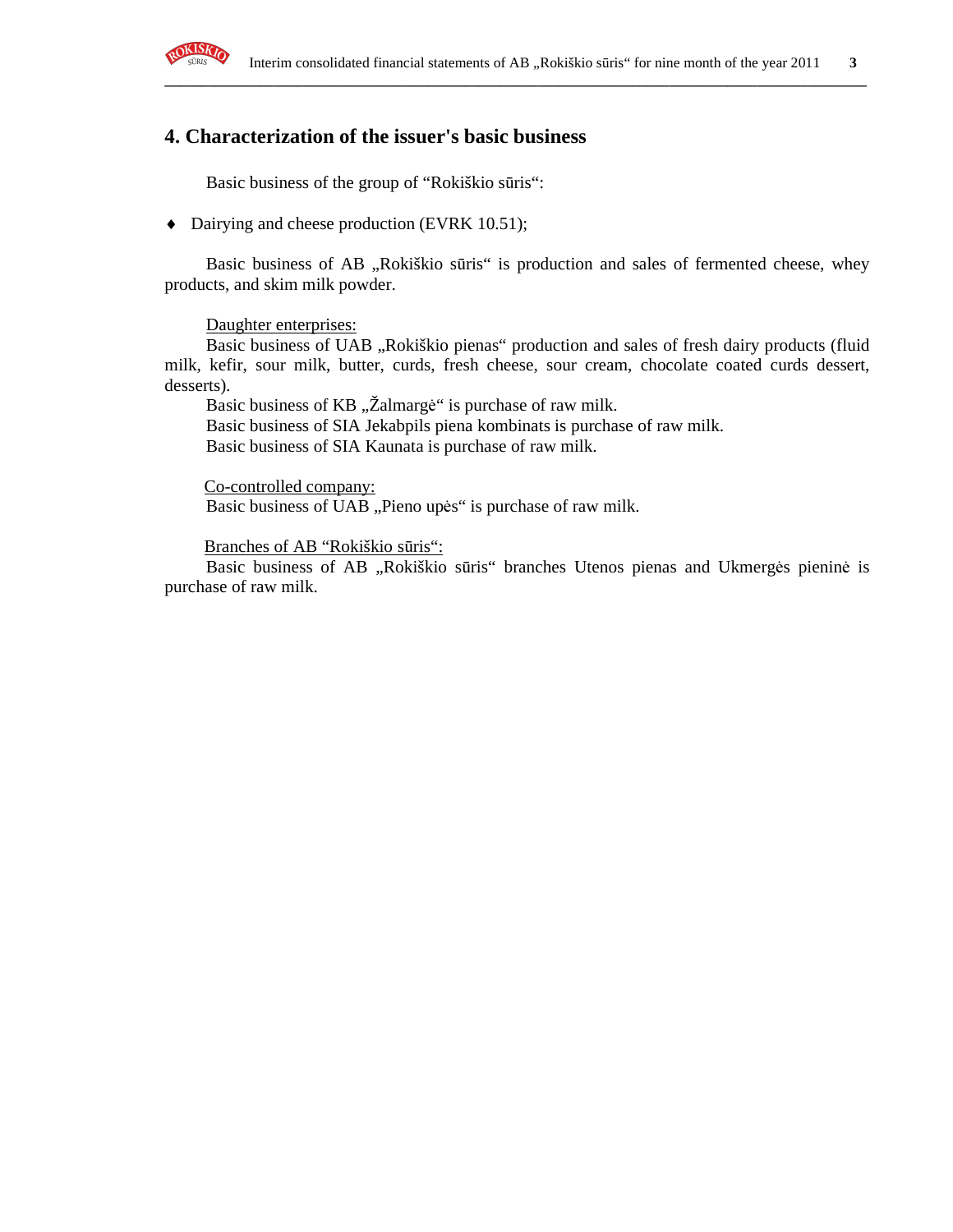

## **AB "ROKIŠKIO S**Ū**RIS" CONSOLIDATED AND PARENT COMPANY'S FINANCIAL STATEMENTS as at 30th September 2011**

Company code 173057512, address: Pramonės g. 3, LT-42150 Rokiškis, Lithuania (prepared according to International Accounting Standards)

(All tabular amounts are in LTL '000 unless otherwise stated)

# **Consolidated Balance sheet**

|                                     | September 30th, 2011 |         | December 31st, 2010 |         | September 30th, 2010 |         |
|-------------------------------------|----------------------|---------|---------------------|---------|----------------------|---------|
|                                     |                      |         |                     |         |                      |         |
| <b>PROPERTY</b>                     |                      |         |                     |         |                      |         |
| Long-term tangible assets           | 83 257               |         | 88 4 7 6            |         | 92 609               |         |
| Intangible assets (with prestige)   | 1 2 9 6              |         | 492                 |         | 467                  |         |
| Other receivables in a year         | 33 255               |         | 25 017              |         | 22 3 3 9             |         |
|                                     |                      | 117 808 |                     | 113 985 |                      | 115 415 |
| <b>Current assets</b>               |                      |         |                     |         |                      |         |
| Inventories                         | 97462                |         | 62 586              |         | 61 679               |         |
| Receivables and advance payments    | 121 777              |         | 91 233              |         | 87928                |         |
| Short-term investments              | 23 4 10              |         | 35 332              |         | 26 353               |         |
| Cash and cash equivalents           | 15 578               |         | 19524               |         | 63 889               |         |
|                                     |                      | 258 227 |                     | 208 675 |                      | 239 849 |
| <b>Total assests</b>                |                      | 376 035 |                     | 322 660 |                      | 355 264 |
| <b>EQUITY AND LIABILITIES</b>       |                      |         |                     |         |                      |         |
| <b>Capital and reserves</b>         |                      |         |                     |         |                      |         |
| Ordinary shares                     | 35 868               |         | 38 4 45             |         | 38 4 45              |         |
| Share premium                       | 41 473               |         | 41 473              |         | 41 473               |         |
| Reserve for acquisition of treasury | 20 287               |         | 29 188              |         | 29 188               |         |
| shares                              |                      |         |                     |         |                      |         |
| Treasury shares                     | (3813)               |         | (11478)             |         | (11478)              |         |
| Other reserves                      | 7433                 |         | 7433                |         | 7433                 |         |
| Retained earnings                   | 105 208              |         | 89 1 23             |         | 77 014               |         |
|                                     |                      | 206 456 |                     | 194 184 |                      | 182075  |
| <b>Minority share</b>               |                      |         |                     | 450     |                      | 438     |
| <b>Non-current liabilities</b>      |                      |         |                     |         |                      |         |
| Non-current liabilities             |                      |         | 103                 |         |                      |         |
| Deferred income                     | 4550                 |         | 5 3 8 5             |         | 6016                 |         |
|                                     |                      | 4 5 5 0 |                     | 5488    |                      | 6016    |
| <b>Current liabilities</b>          |                      |         |                     |         |                      |         |
| Trade and other payables            | 77 363               |         | 54 940              |         | 69 507               |         |
| Income tax liabilities              | 8 2 9 7              |         | 4995                |         | 3 0 2 2              |         |
| Deferred income                     | 2 1 5 6              |         | 2806                |         | 3 2 2 5              |         |
| Povisions                           | 1650                 |         | 824                 |         | 824                  |         |
| Financial debts                     | 75 563               |         | 58 973              |         | 90 157               |         |
|                                     |                      | 165 029 |                     | 122 538 |                      | 166 735 |
| <b>Total equity and liabilities</b> |                      | 376 035 |                     | 322 660 |                      | 355 264 |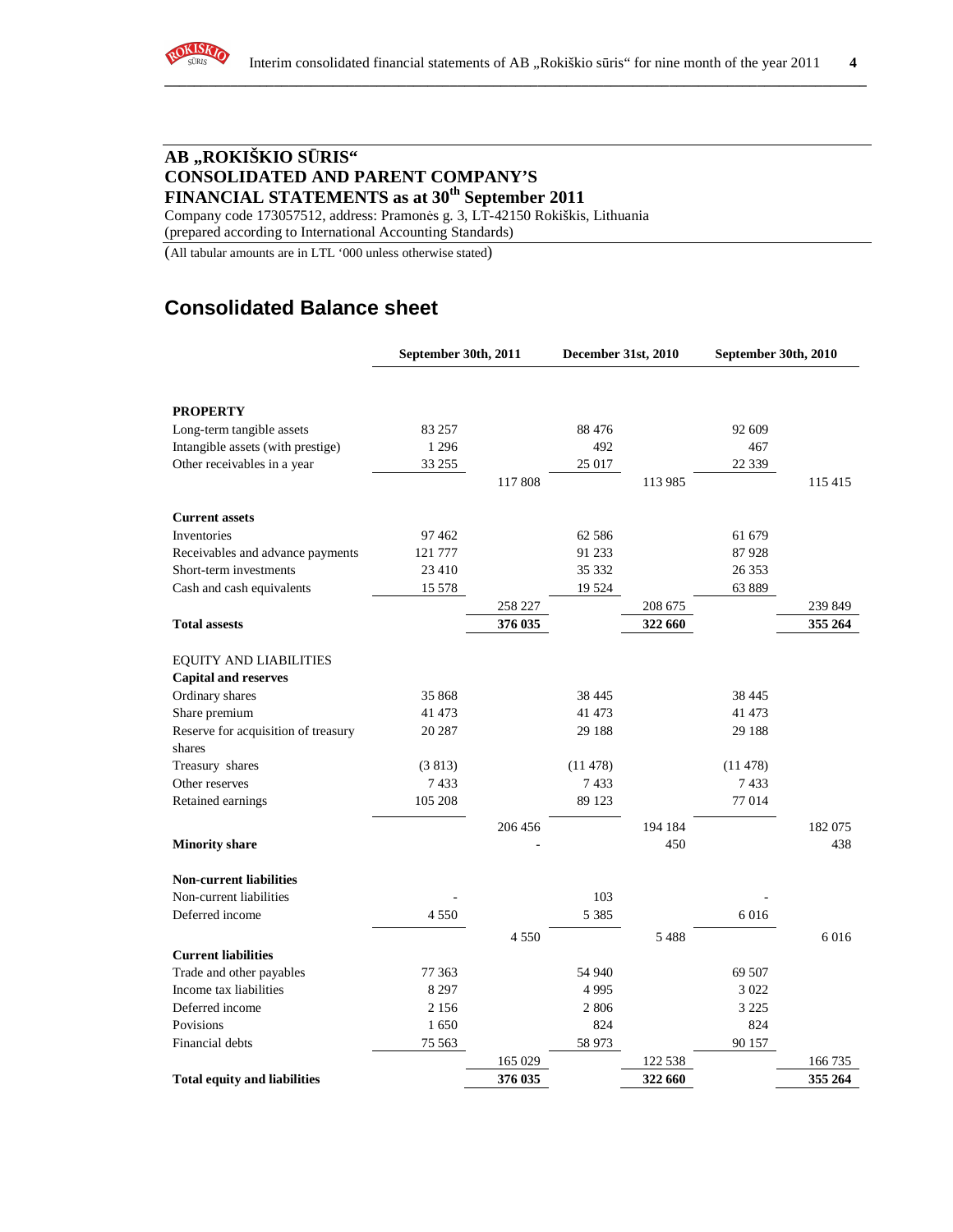

## **AB "ROKIŠKIO S**Ū**RIS" CONSOLIDATED AND PARENT COMPANY'S FINANCIAL STATEMENTS as at 30th September 2011**

Company code 173057512, address: Pramonės g. 3, LT-42150 Rokiškis, Lithuania (prepared according to International Accounting Standards)

(All tabular amounts are in LTL '000 unless otherwise stated)

## **Statement of comprehensive income**

|                                            | <b>January-September</b> |           | July-September |           |
|--------------------------------------------|--------------------------|-----------|----------------|-----------|
|                                            | 2011                     | 2010      | 2011           | 2010      |
| <b>Sales</b>                               | 518 208                  | 390 384   | 201 428        | 162 614   |
| Cost of sales                              | (437618)                 | (340 436) | (156 489)      | (139 830) |
| <b>Gross profit</b>                        | 80 590                   | 49 948    | 44 9 39        | 22 7 84   |
| Selling and marketing expenses             | (57956)                  | (37669)   | (32947)        | (13502)   |
| <b>Operating profit (loss)</b>             | 22 634                   | 12 279    | 11 992         | 9 2 8 2   |
| Finance costs                              | 1 3 8 4                  | 2 5 4 7   | 714            | 1 642     |
| Profit before tax                          | 24 018                   | 14 8 26   | 12 706         | 10924     |
| Income tax (accumulation)                  | (4346)                   | (2 224)   | (2625)         | (853)     |
| <b>Operating activity income (loss)</b>    | 19 672                   | 12 602    | 10 081         | 10 071    |
| Minority interests                         | 84                       | (76)      |                | (237)     |
| Net profit (loss)                          | 19756                    | 12 5 26   | 10 081         | 9834      |
| Other comprehensive income                 |                          |           |                |           |
| Total comprehensive income for the<br>year | 19756                    | 12 5 26   | 10 081         | 9834      |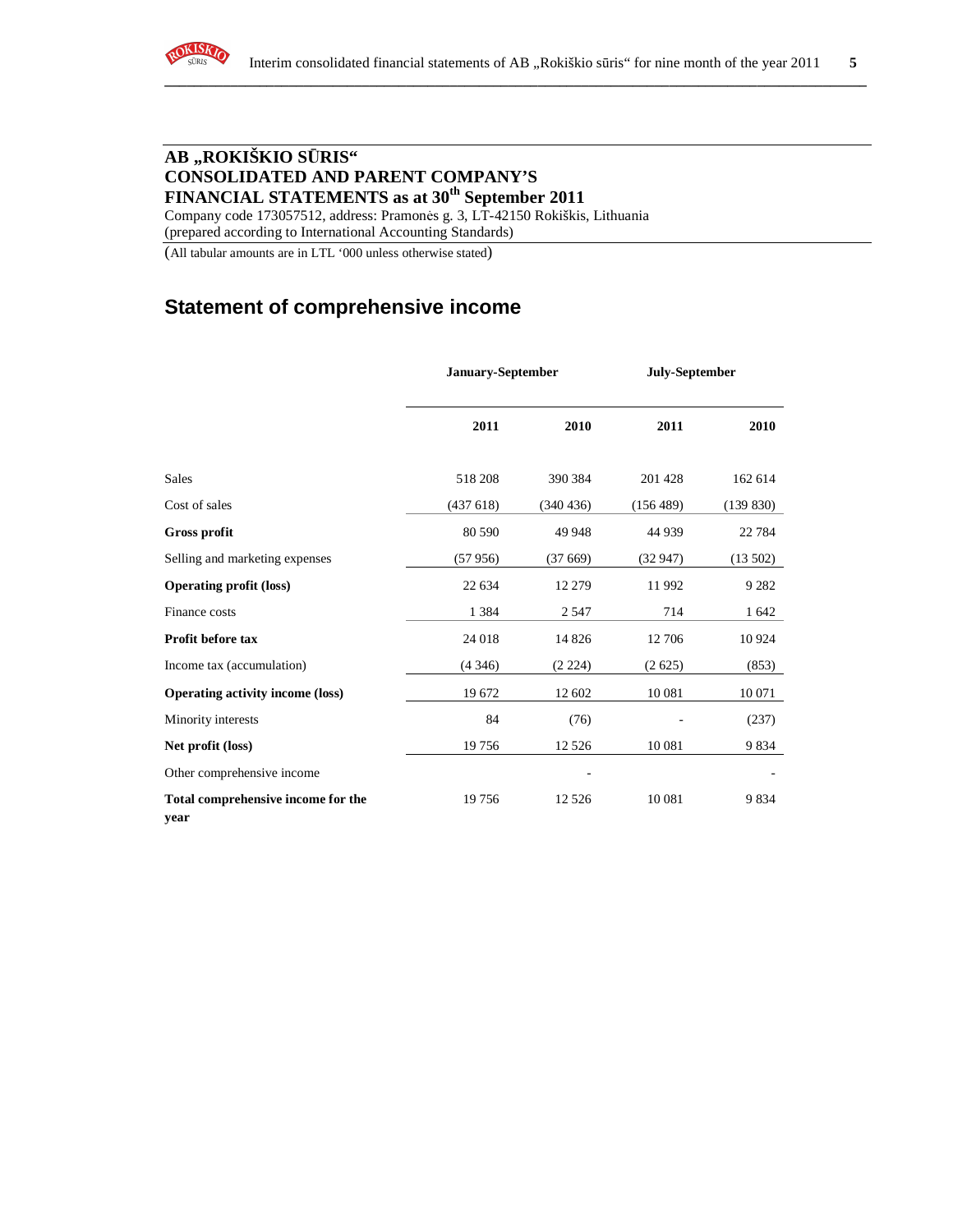

## **AB "ROKIŠKIO S**Ū**RIS" CONSOLIDATED AND PARENT COMPANY'S FINANCIAL STATEMENTS as at 30th September 2011**

Company code 173057512, address: Pramonės g. 3, LT-42150 Rokiškis, Lithuania

(prepared according to International Accounting Standards)

(All tabular amounts are in LTL '000 unless otherwise stated)

# **Consolidated cash flow statement**

|                                                                                                       | 9 months ended September 30th |                    |
|-------------------------------------------------------------------------------------------------------|-------------------------------|--------------------|
| <b>Operating activities</b>                                                                           | 2011                          | <b>2010</b>        |
| Profit before tax and minority interest                                                               | 24 018                        | 14 8 26            |
| Corrections:                                                                                          |                               |                    |
| depreciation                                                                                          | 17913                         | 19828              |
| depreciation (negative prestige not included)                                                         | 275                           | 174                |
| written off long-term tangible assets                                                                 | 25                            | 14                 |
| loss in long-term tangible asset sales                                                                | 106                           | 9                  |
| interest expenses<br>$\overline{\phantom{0}}$                                                         | 1 0 2 7                       | 810                |
| interest income                                                                                       | (1494)                        | (702)              |
| net unrealized currency exchange profit                                                               | (116)                         | (84)               |
| export subsidies received<br>$\equiv$                                                                 |                               | (727)              |
| depreciation of long-term tangible asset support                                                      | (2347)                        | (2 285)            |
| Circulating capital changes:                                                                          |                               |                    |
| - inventories                                                                                         | (34876)                       | (31455)            |
| - payables                                                                                            | 37496                         | 25 4 38            |
| - receivables and advance payments                                                                    | (30544)                       | (34582)            |
| Cash flows generated from operating activities                                                        | 11483                         | (8736)             |
| Interest paid                                                                                         | (1027)                        | (810)              |
| Income tax paid                                                                                       |                               |                    |
| Net cash flows from investing activities                                                              | 10456                         | (9546)             |
| <b>Investing activities</b>                                                                           |                               |                    |
| Purchase of long-term tangible assets                                                                 | (13756)                       | (4230)             |
| Purchase of intangible assets                                                                         | (68)                          | (164)              |
| Loans granted to farmers and employees                                                                | (5363)                        | (3 284)            |
| Proceeds from long-term tangible asset sales                                                          | 550                           | 254                |
| Repayments of loans granted to farmers and employees                                                  | 6598                          | 2938               |
| Interest received                                                                                     | 1494                          | 702                |
| Subsidies for long-term tangible assets                                                               | 1 2 1 9                       | 842                |
| Net cash flows from investing activities                                                              | (9326)                        | (2942)             |
|                                                                                                       |                               |                    |
| <b>Financing activities</b><br>Acquisition of treasury shares                                         | (3813)                        | (11478)            |
| Finance lease principal payments                                                                      | (11)                          |                    |
| Loans granted                                                                                         | 827 671                       | 468748             |
| Loan repayments received                                                                              | (810411)                      | (458582)           |
| Dividends paid                                                                                        | (3587)                        | (3894)             |
| Net cash flows from financing activities                                                              | 9849                          | (5206)             |
|                                                                                                       |                               |                    |
| Net increase in cash and cash equivalents<br>Cash and cash equivalents at the beginning of the period | 10979<br>4 5 9 9              | (17694)<br>81 5 82 |
|                                                                                                       |                               |                    |
| Cash and cash equivalents at the end of the period                                                    | 15 578                        | 63888              |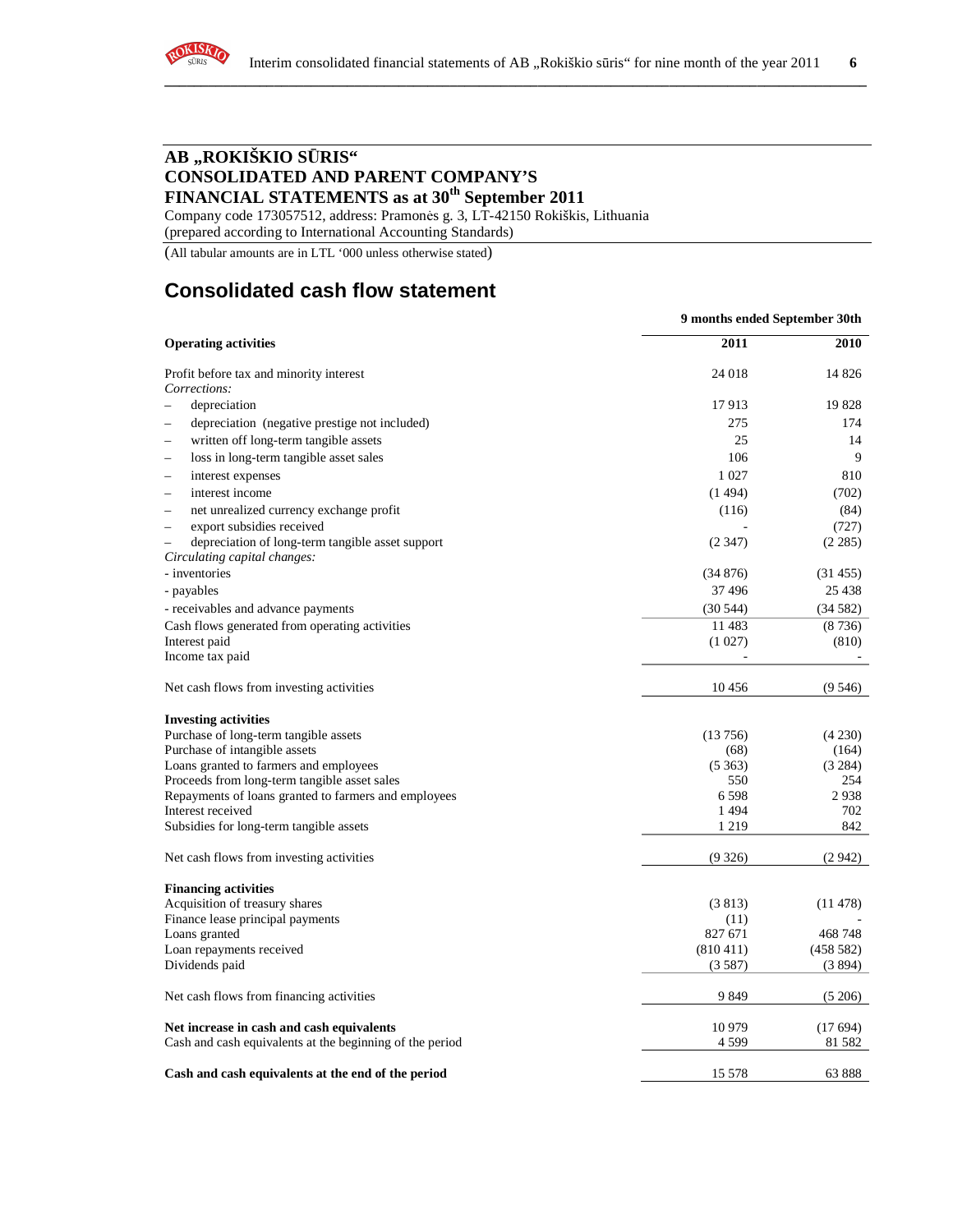

## **AB "ROKIŠKIO S**Ū**RIS" CONSOLIDATED AND PARENT COMPANY'S FINANCIAL STATEMENTS as at 30th September 2011**

Company code 173057512, address: Pramonės g. 3, LT-42150 Rokiškis, Lithuania (prepared according to International Accounting Standards)

(All tabular amounts are in LTL '000 unless otherwise stated)

## **Consolidated Own Capital Change Statement (thousand LTL)**

|                                                                   | <b>Share</b><br>capital | <b>Share</b><br>premium | <b>Reserve for</b><br>acquisition<br>of treasury<br>shares | <b>Treasury</b><br>shares | Other<br>reserves | <b>Retained</b><br>earnings | <b>Total</b> | <b>Minority</b><br>share | <b>Total</b> |
|-------------------------------------------------------------------|-------------------------|-------------------------|------------------------------------------------------------|---------------------------|-------------------|-----------------------------|--------------|--------------------------|--------------|
| <b>Balance at 31st</b><br>December 2009                           | 38 4 45                 | 41 473                  | 14 188                                                     |                           | 7074              | 83741                       | 184 921      | 514                      | 185 435      |
| <b>Dividends related to 2009</b>                                  |                         |                         |                                                            |                           |                   | (3844)                      | (3844)       |                          | (3844)       |
| <b>Profit distribution</b>                                        |                         |                         | 15 000                                                     |                           | 359               | (15359)                     |              |                          |              |
| <b>Acquisition of own shares</b>                                  |                         |                         |                                                            | (11478)                   |                   |                             | (11478)      |                          | (11478)      |
| <b>Comprehensive income</b>                                       |                         |                         |                                                            |                           |                   | 12 5 26                     | 12 5 26      | (76)                     | 12 450       |
| <b>Balance at 30th</b><br>September 2010                          | 38 4 45                 | 41 473                  | 29 188                                                     | (11478)                   | 7433              | 77 014                      | 182075       | 438                      | 182 513      |
| <b>Comprehensive income</b>                                       |                         |                         |                                                            |                           |                   | 12 109                      | 12 109       | 12                       | 12 12 1      |
| <b>Balance at 31st</b><br>December 2010                           | 38 4 45                 | 41 473                  | 29 188                                                     | (11478)                   | 7433              | 89 123                      | 194 184      | 450                      | 194 634      |
| Dividends related to 2010                                         |                         |                         |                                                            |                           |                   | (3587)                      | (3587)       |                          | (3587)       |
| Decrease in share capital /<br>cancellation of treasury<br>shares | (2577)                  |                         | (8901)                                                     | 11 478                    |                   |                             |              |                          |              |
| <b>Acquisition of own shares</b>                                  |                         |                         |                                                            | (3813)                    |                   |                             | (3813)       |                          | (3813)       |
| <b>Acquisition of</b><br>subsidiarines up to 100 %                |                         |                         |                                                            |                           |                   |                             |              | (534)                    | (534)        |
| <b>Comprehensive income</b>                                       |                         |                         |                                                            |                           |                   | 19672                       | 19672        | 84                       | 19756        |
| <b>Balance at 30th September</b><br>2011                          | 35 868                  | 41 473                  | 20 287                                                     | (3813)                    | 7433              | 105 208                     | 206 456      |                          | 206 456      |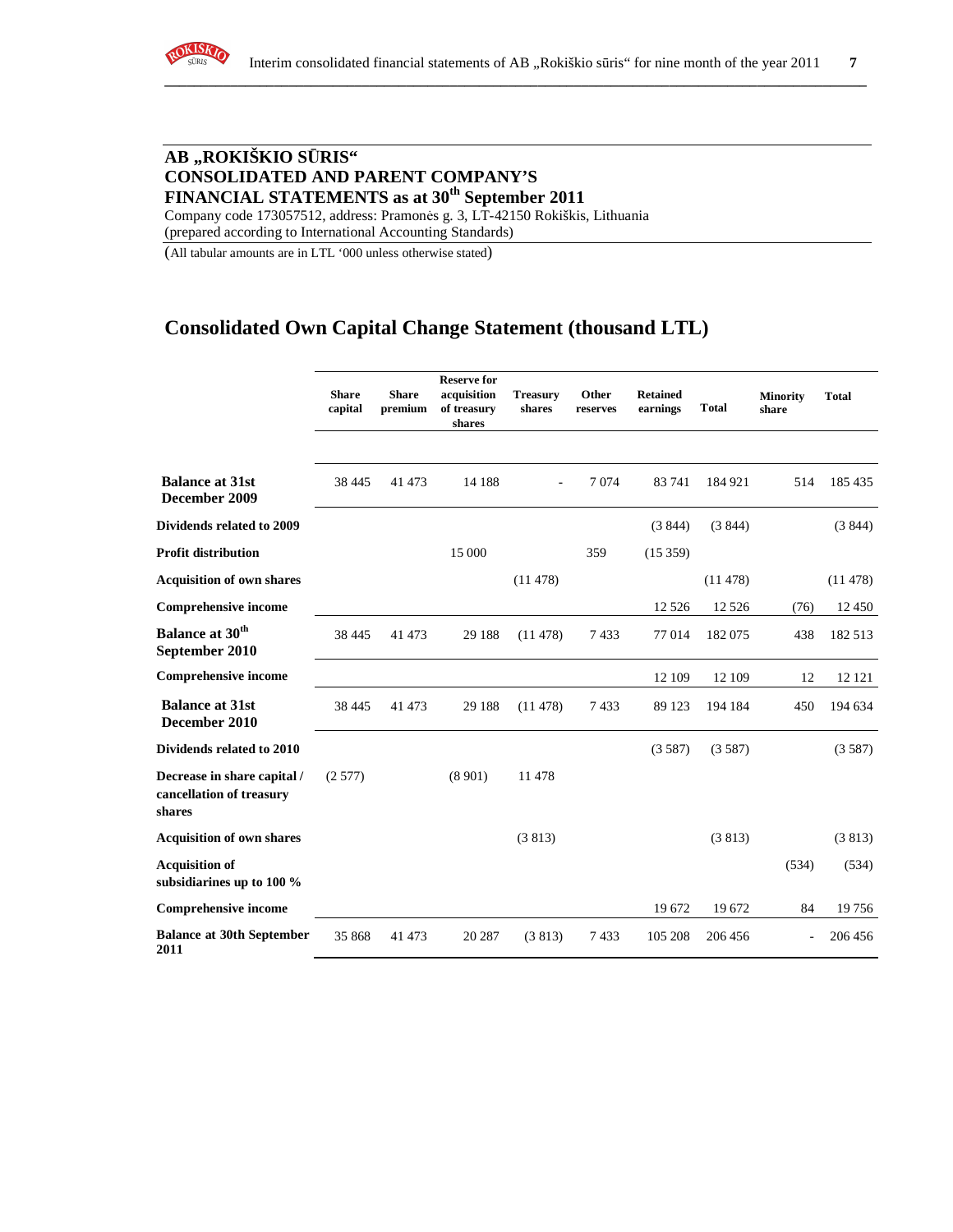

#### **AB "ROKIŠKIO S**Ū**RIS" CONSOLIDATED AND PARENT COMPANY'S FINANCIAL STATEMENTS as at 30th September 2011**

Company code 173057512, address: Pramonės g. 3, LT-42150 Rokiškis, Lithuania (prepared according to International Accounting Standards)

(All tabular amounts are in LTL '000 unless otherwise stated)

## **Commentary on the Report**

#### **1. General information**

The joint stock company "Rokiškio sūris" (hereinafter – the company) is a public listed company incorporated in Rokiskis.

The shares of Rokiškio Sūris AB are traded on the Baltic Main List of the NASDAQ OMX Vilnius  $(symbol - RSU1L)$ .

The Consolidated Group (hereinafter – the Group) consists of the Company, its two branches, four subsidiaries and one joint venture. (2010: two branches, four subsidiaries and one joint venture). The branches and subsidiaries that comprise consolidated Group are indicated below:

|                  | <b>Operating as</b><br>at September<br>30th |     |  |
|------------------|---------------------------------------------|-----|--|
| <b>Branches</b>  | 2011<br>2010                                |     |  |
| Utenos pienas    | Yes                                         | Yes |  |
| Ukmergės pieninė | Yes                                         | Yes |  |

|                  |      | <b>Operating as</b><br>at September<br><b>30th</b> |                       |        | Group's share (%) as at<br>September 30th |
|------------------|------|----------------------------------------------------|-----------------------|--------|-------------------------------------------|
| <b>Branches</b>  | 2011 | 2010                                               | <b>Subsidiaries</b>   | 2011   | 2010                                      |
| Utenos pienas    | Yes  | Yes                                                | UAB "Rokiškio pienas" | 100,00 | 100,00                                    |
| Ukmergės pieninė | Yes  | Yes                                                | UAB "Skirpstas"       |        | 100,00                                    |
|                  |      |                                                    | KB "Žalmargė"         | 100,00 | 100,00                                    |
|                  |      |                                                    | SIA "Jekabpils Piena  | 100,00 | 50,05                                     |
|                  |      |                                                    | Kombinats"            |        |                                           |
|                  |      |                                                    | SIA Kaunata*          | 60,00  | $\overline{\phantom{a}}$                  |

| <b>Joint venture</b> |       |       |
|----------------------|-------|-------|
| UAB, Pieno upės"     | 50,00 | 50,00 |

\* These subsidiaries were not consolidated due to their insignificance.

Within 2010, the company UAB "Batenai" was sold. As at  $31<sup>st</sup>$  March 2011, the company UAB "Skirpstas" was liquidated. As at  $31<sup>st</sup>$  May 2011, the company acquired 49,95 per cent of the authorized capital of milk collection company SIA Jekabpils piena kombinats.

All above subsidiaries, the joint venture and branches are incorporated in Lithuania, except for SIA "Jekabpils Piena Kombinats" and SIA "Kaunata" which are incorporated in Latvia.

SIA "Kaunata" was acquired on 11th May 2010. AB "Rokiskio suris' acquired 40 per cent for LTL353,000 and UAB Rokiskio pienas acquired 20 per cent LTL176,000.

The Group's main line of business is the production of fermented cheese and a wide range of other dairy products.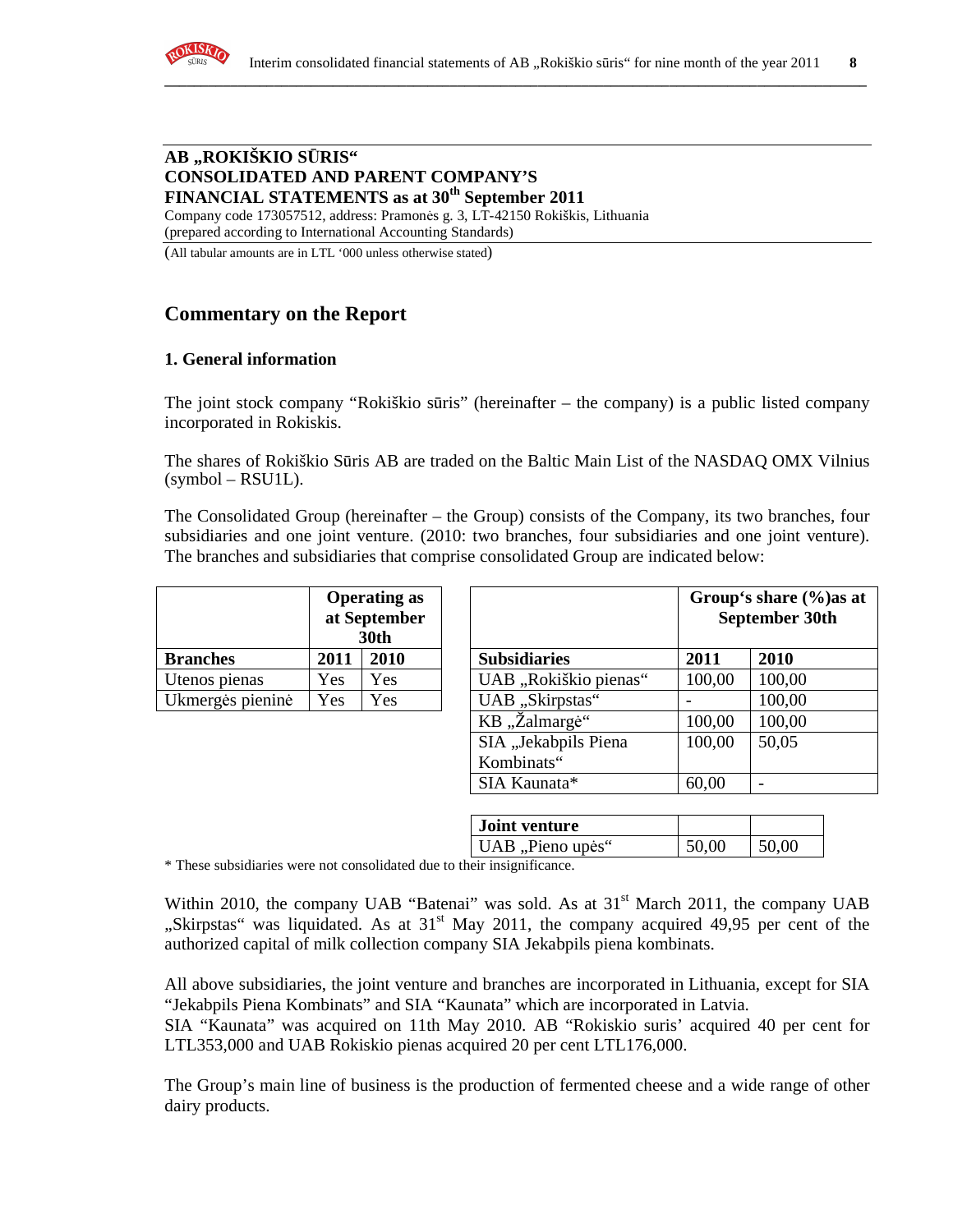

As of September 30, 2011, the average number of the Group's employees was equal to 1 543 (compared to 1 518 employees as at September 30, 2010).

**\_\_\_\_\_\_\_\_\_\_\_\_\_\_\_\_\_\_\_\_\_\_\_\_\_\_\_\_\_\_\_\_\_\_\_\_\_\_\_\_\_\_\_\_\_\_\_\_\_\_\_\_\_\_\_\_\_\_\_\_\_\_\_\_\_\_\_\_\_\_\_\_\_\_\_\_\_\_\_\_\_\_\_\_\_\_\_\_\_\_\_\_\_\_\_\_**

As at  $30<sup>th</sup>$  September 2011, the company had a deposit certificate of LTL15M in a bank Snoras. When forming the interim consolidated financial reports for 9 month period this amount was accounted provision.

#### **2. Accounting Principles**

These consolidated financial statements have been prepared according to International Financial Reporting Standards (IFRS) as adopted by the European Union.

The consolidated financial statements have been prepared under the historical cost convention. The principal accounting policies applied in the preparation of these consolidated and parent company's financial statements are set out below. These policies have been consistently applied to all the years present, unless otherwise stated.

The preparation of consolidated and parent company's financial statements in conformity with IFRS requires the use of estimates and assumptions that affect the reported amounts of assets and liabilities and disclosure of contingent assets and liabilities at the date of the financial statements and the reported amounts of revenues and expenses during the reporting period.

Subsidiaries are the entities over which the Group has the power to govern the financial and operating policies generally accompanying a shareholding of more than one half of the voting rights. Subsidiaries are fully consolidated from the date on which control is transferred to the Group. They are de-consolidated from the date that control ceases.

Transactions among the Group's enterprises, residual values and retained transaction earnings between the Group's enterprises are eliminated. Unrealised loss is eliminated too; however, it is considered to be the sign of transfer asset value decrease. The accounting principles of daughter enterprises were changed where necessary in order to ensure their consistency with the accounting principles applied by the Group.

The Group applies a policy of treating transactions with minority interests as transactions with parties external to the Group. Disposals to minority interests result in gains and losses for the Group that are recorded in the statement of comprehensive income.

The group's interests in jointly controlled entities are accounted for by proportionate consolidation. The group combines its share of the joint ventures' individual income and expenses, assets and liabilities and cash flows on a line-by-line basis with similar items in the group's financial statements. The group recognises the portion of gains or losses on the sale of assets by the group to the joint venture that is attributable to the other venturers. The group does not recognise its share of profits or losses from the joint venture that result from the group's purchase of assets from the joint venture until it resells the assets to an independent party. However, a loss on the transaction is recognised immediately if the loss provides evidence of a reduction in the net realisable value of current assets, or an impairment loss.

Items included in the financial statements of the Company and each of the Group's entities are measured using the currency of the primary economic environment in which the entity operates (hereinafter "the functional currency"). The financial statements are presented in Litas (LTL), which is the Company's (and each of the Group entity's) functional and presentation currency.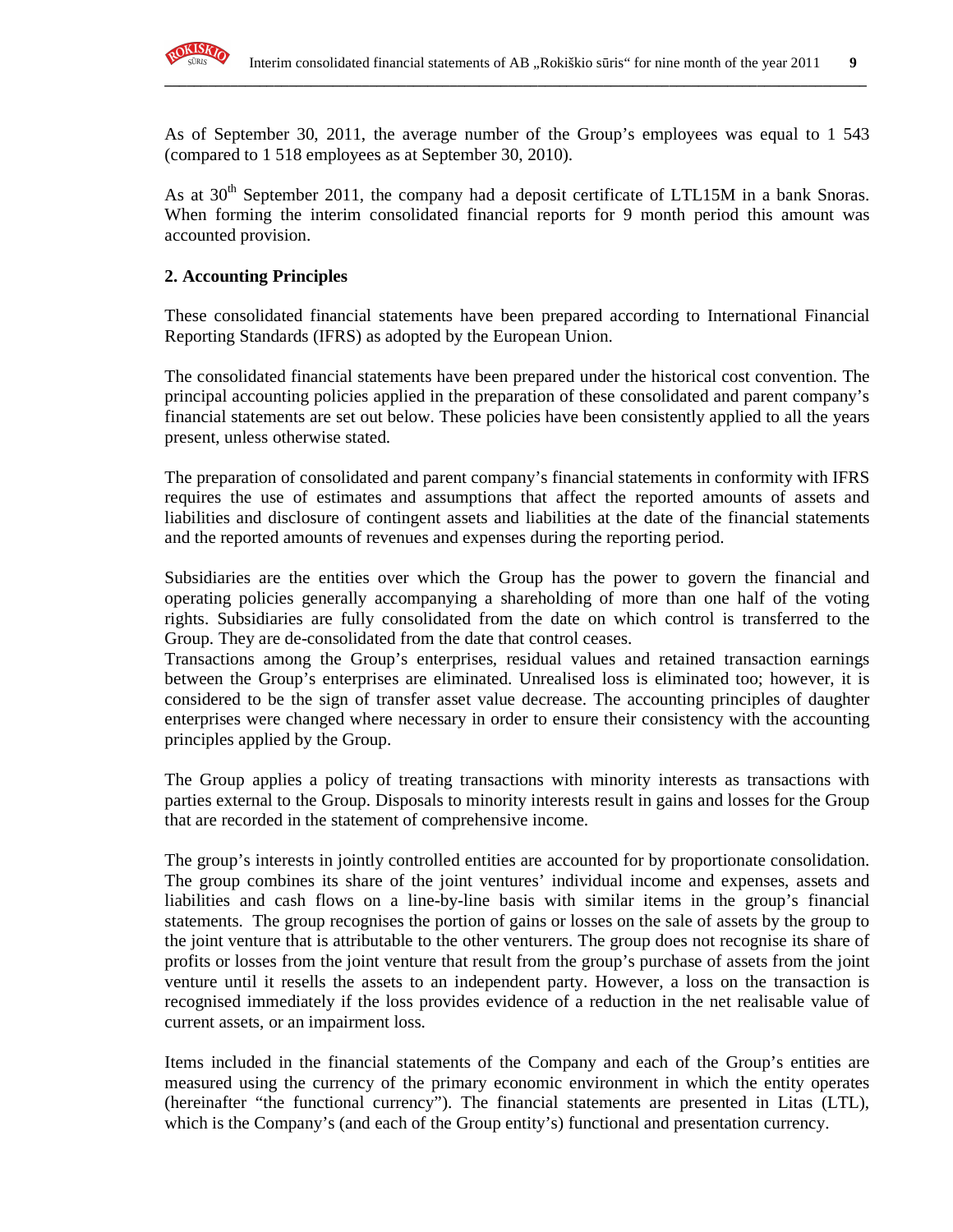

The value of long-term tangible assets is valued at historical cost less accumulated depreciation. Subsequent costs are included into the asset's carrying amount or recognized as separate assets, as appropriate, only when it is likely that in future the Group will receive economic benefits associated with the item and the cost of the item will be measured accordingly. All other repairs and maintenance expenses are charged to the income statement during the financial period in which they have been incurred.

**\_\_\_\_\_\_\_\_\_\_\_\_\_\_\_\_\_\_\_\_\_\_\_\_\_\_\_\_\_\_\_\_\_\_\_\_\_\_\_\_\_\_\_\_\_\_\_\_\_\_\_\_\_\_\_\_\_\_\_\_\_\_\_\_\_\_\_\_\_\_\_\_\_\_\_\_\_\_\_\_\_\_\_\_\_\_\_\_\_\_\_\_\_\_\_\_**

Depreciation on property, plant and equipment is calculated using the straight-line method to allocate their cost to their residual values over their estimated useful lives, as follows:

| <b>Buildings</b>                                  | $15 - 55$ years |
|---------------------------------------------------|-----------------|
| Plant & machinery                                 | $5 - 29$ years  |
| Motor vehicles                                    | $4 - 10$ years  |
| Equipment and other property, plant and equipment | $3 - 20$ years  |

The asset residual values and useful lives are reviewed, and adjusted, if appropriate, at each balance sheet date.

The Group's software which is expected to bring the Group material benefit in future, is valued at cost price less accumulated depreciation. Depreciation is calculated using the straight-line method for the estimated useful life from 1 to 5 years.

Loans and receivables are non-derivative financial assets with fixed or determinable payments that are not quoted in an active market. They are included in current assets, except for maturities greater than 12 months after the balance sheet date. These are classified as non-current assets. Loans and receivables are classified as 'trade and other receivables' in the balance sheet.

Inventories are subsequently carried at the lower of cost and net realisable value. Cost is determined by the first-in, first-out (FIFO) method. The cost of finished goods and work in progress comprises raw materials, direct labour, other direct costs and related indirect production overheads, but excludes borrowing costs. Net realisable value is the estimated selling price in the ordinary course of business, less the costs of completion and selling expenses.

Loans granted and amounts receivables are recognised initially at fair value and subsequently measured at amortised cost using the effective interest method, less the amount of impairment loss. A provision for impairment of amounts receivables is established when there is objective evidence that the Group will not be able to collect all amounts due according to the original terms of receivables. The impairment amount is the difference between the asset's carrying amount and the present value of estimated future cash flows, discounted at the original effective interest rate. The amount of the provision is recognised in the statement of comprehensive income within 'general and administrative expenses'. Bad debts are written off during the year in which they are identified as irrecoverable.

Cash and cash equivalents are carried at nominal value. For the purposes of the cash flow statement, cash and cash equivalents comprise cash on hand and at bank and bank overdrafts. Bank overdrafts are included in borrowings in current liabilities on the balance sheet.

Ordinary shares are stated at their par value. Consideration received for the shares sold in excess over their nominal value is shown as share premium. Incremental external costs directly attributable to the issue of new shares are accounted for as a deduction from share premium.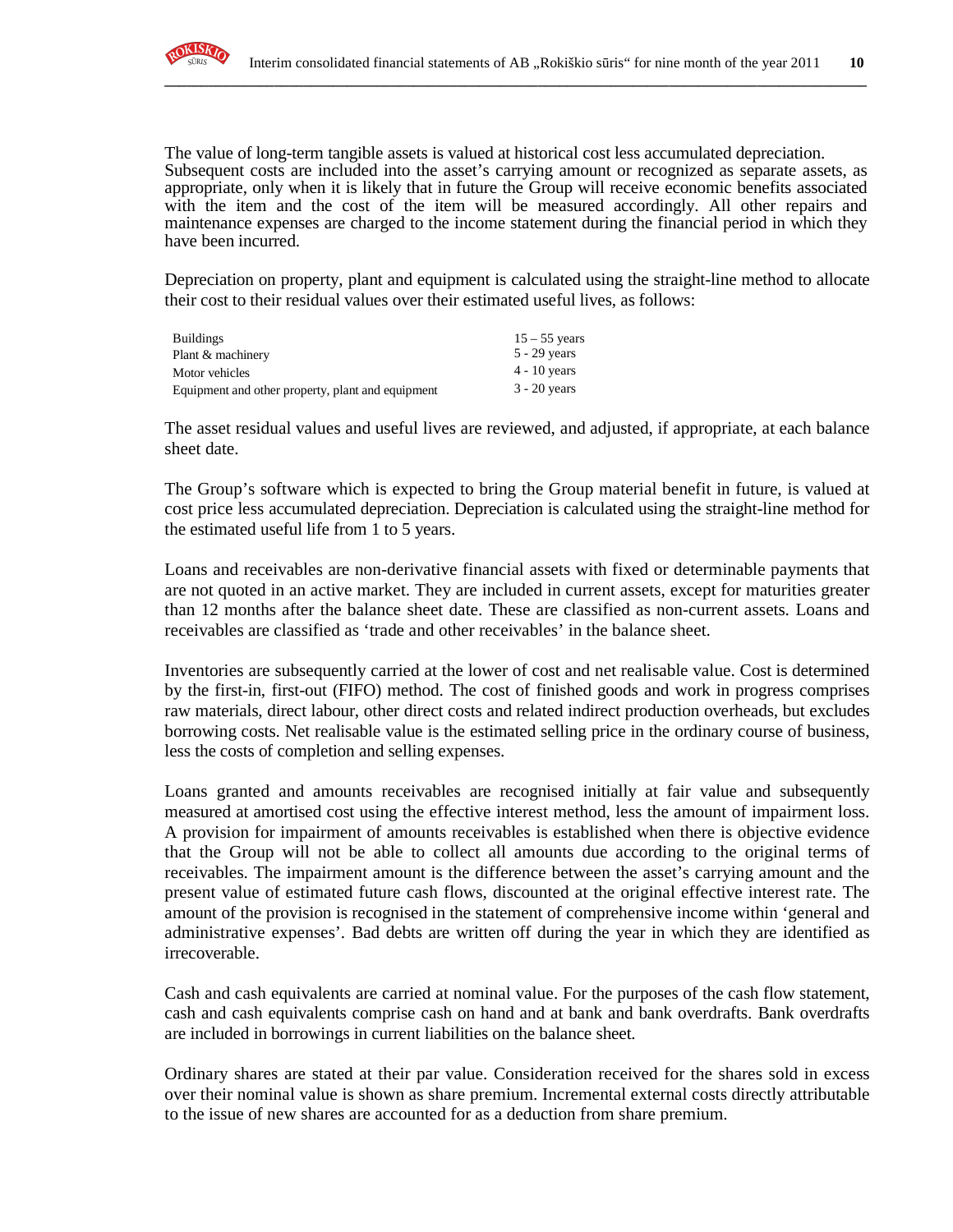

Where the Company or its subsidiaries purchase the Company's equity share capital, the consideration paid including any attributed incremental external costs is deducted from shareholders' equity as treasury shares until they are sold, reissued, or cancelled. No gain or loss is recognised in the statement of comprehensive income on the sale, issuance, or cancellation of treasury shares. Where such shares are subsequently sold or reissued, any consideration received is presented in the consolidated financial statements as a change in shareholders' equity.

**\_\_\_\_\_\_\_\_\_\_\_\_\_\_\_\_\_\_\_\_\_\_\_\_\_\_\_\_\_\_\_\_\_\_\_\_\_\_\_\_\_\_\_\_\_\_\_\_\_\_\_\_\_\_\_\_\_\_\_\_\_\_\_\_\_\_\_\_\_\_\_\_\_\_\_\_\_\_\_\_\_\_\_\_\_\_\_\_\_\_\_\_\_\_\_\_**

Other reserves are established upon the decision of annual general meeting of shareholders on profit appropriation.

Borrowings are recognised initially at fair value, net of transaction costs incurred. Borrowings are subsequently stated at amortised cost. Any difference between the amount at initial recognition and the redemption value is recognised in the statement of comprehensive income over the period of the borrowings using the effective interest method.

Profit is taxable at a rate of 15 per cent (2009: 20 per cent) in accordance with the Lithuanian regulatory legislation on taxation.

The Group pays social security contributions to the state Social Security Fund (the Fund) on behalf of its employees based on the defined contribution plan in accordance with the local legal requirements. Social security contributions are recognised as expenses on an accrual basis and are included in payroll expenses.

Revenue comprises the fair value of the consideration received or receivable for the sale of goods and services in the ordinary course of the Group's activities. Revenue is shown net of value-added tax, returns, rebates and discounts and after eliminated sales within the Group. Revenue from sales of goods is recognised only when all significant risks and benefits arising from ownership of goods is transferred to the customer.

Interest income is recognised on a time-proportion basis using the effective interest method.

Dividend distribution to the Company's shareholders is recognised as a liability in the Group's financial statements in the period in which the dividends are approved by the Company's shareholders.

Basic earnings per share are calculated by dividing net profit attributed to the shareholders from average weighted number of ordinary registered shares in issue, excluding ordinary registered shares purchased by the Company and the Group and held as treasury shares.

Operating segments are reported in a manner consistent with the internal reporting provided to the chief operating decision-maker. The chief operating decision-maker, who is responsible for allocating resources and assessing performance of the operating segments, has been identified as the Board of directors that make strategic decisions.

The Group's management identified the following operating segments within the Group: hard cheese, semi hard cheese, butter, milk, cream, sour cream, sour milk, yogurt, curds, curd cheese and other. These operating segments were aggregated into two main reportable segments, based on similar nature of products, production process, type of customers and method of distribution.

Government grants are recognised at fair value where there is sufficient evidence that the grant will be received and the Group and the Company will comply with all conditions attached.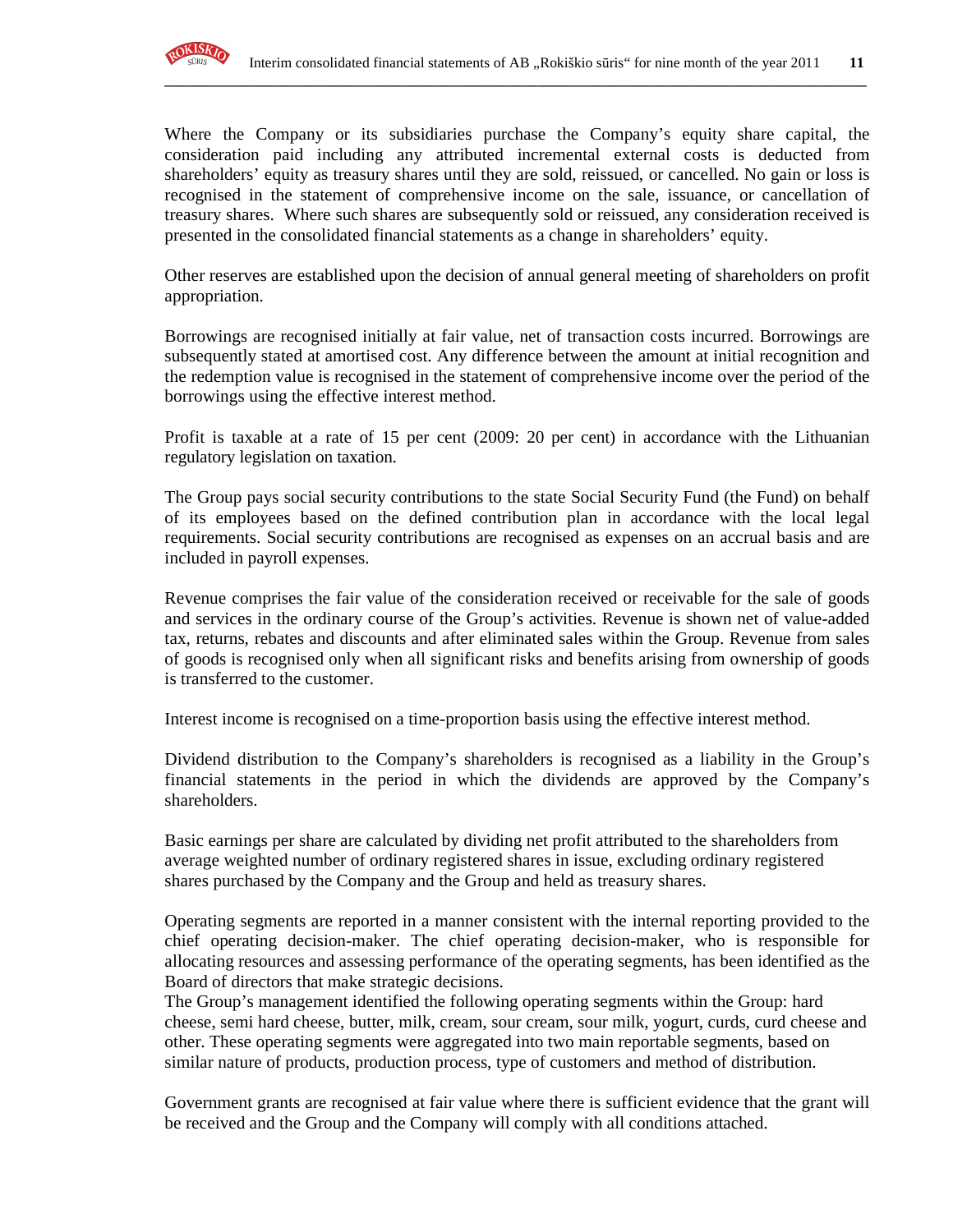

Export subsidies paid by the Government for each exported tone of products meeting certain requirements are included in sales revenue.

**\_\_\_\_\_\_\_\_\_\_\_\_\_\_\_\_\_\_\_\_\_\_\_\_\_\_\_\_\_\_\_\_\_\_\_\_\_\_\_\_\_\_\_\_\_\_\_\_\_\_\_\_\_\_\_\_\_\_\_\_\_\_\_\_\_\_\_\_\_\_\_\_\_\_\_\_\_\_\_\_\_\_\_\_\_\_\_\_\_\_\_\_\_\_\_\_**

Government grants received to finance acquisition of property, plant and equipment are included in non-current deferred income in the balance sheet. They are recognised as income on a straight-line basis over the useful life of property, plant and equipment concerned.

Provisions are measured at the present value of expenditures expected to be required to settle the obligation using pre-tax rate that reflects current market assessments of the time value of money and the risks specified to the obligation. The increase in the provision due to passage of time is recognised as interest expense.

Trade payables are recognised initially at fair value and subsequently measured at amortised cost using effective interest method.

### **3. Information on segments**

*Primary segment – business segments* 

The Group's main business segments:

- Fresh dairy products
- Cheese and other dairy products.

Other operations of the Group comprise of raw milk collection. Transactions between the business segments are on normal commercial terms and conditions.

#### *Secondary segment – geographic segments*

Analysis of the Group's income from sales according to markets is as follows:

|                                               | 2011 09 30 | 2010 09 30 | <b>Change</b> |
|-----------------------------------------------|------------|------------|---------------|
|                                               |            |            | (0/0)         |
| Lithuania                                     | 175 365    | 150 961    | 16,17         |
| European Union countries                      | 255 946    | 180 031    | 42,1          |
| Other (including the United States and Japan) | 86 897     | 59 392     | 46,3          |
| Total                                         | 518 208    | 390 384    |               |

Income analysis according to groups:

|                      | 2011 09 30 | 2010 09 30 | <b>Change</b> |
|----------------------|------------|------------|---------------|
|                      |            |            | (%)           |
| <b>Product Sales</b> | 517970     | 389 538    | 32,97         |
| Export subsidies     |            | 326        | 100,00        |
| Provided services    | 238        | 520        | $-54,23$      |
| Total                | 518 208    | 390 384    | 32,74         |

Following the European Commission's Regulation "Concerning covering export costs of milk and dairy products", starting from 1<sup>st</sup> May 2004 the company has the right to receive subsidies for the cheese exported to the countries determined by the latter Regulation. Export subsidies are paid for every ton of exported production which is in conformity with the Regulation requirements. Payable export subsidies are reported under trade and other payables.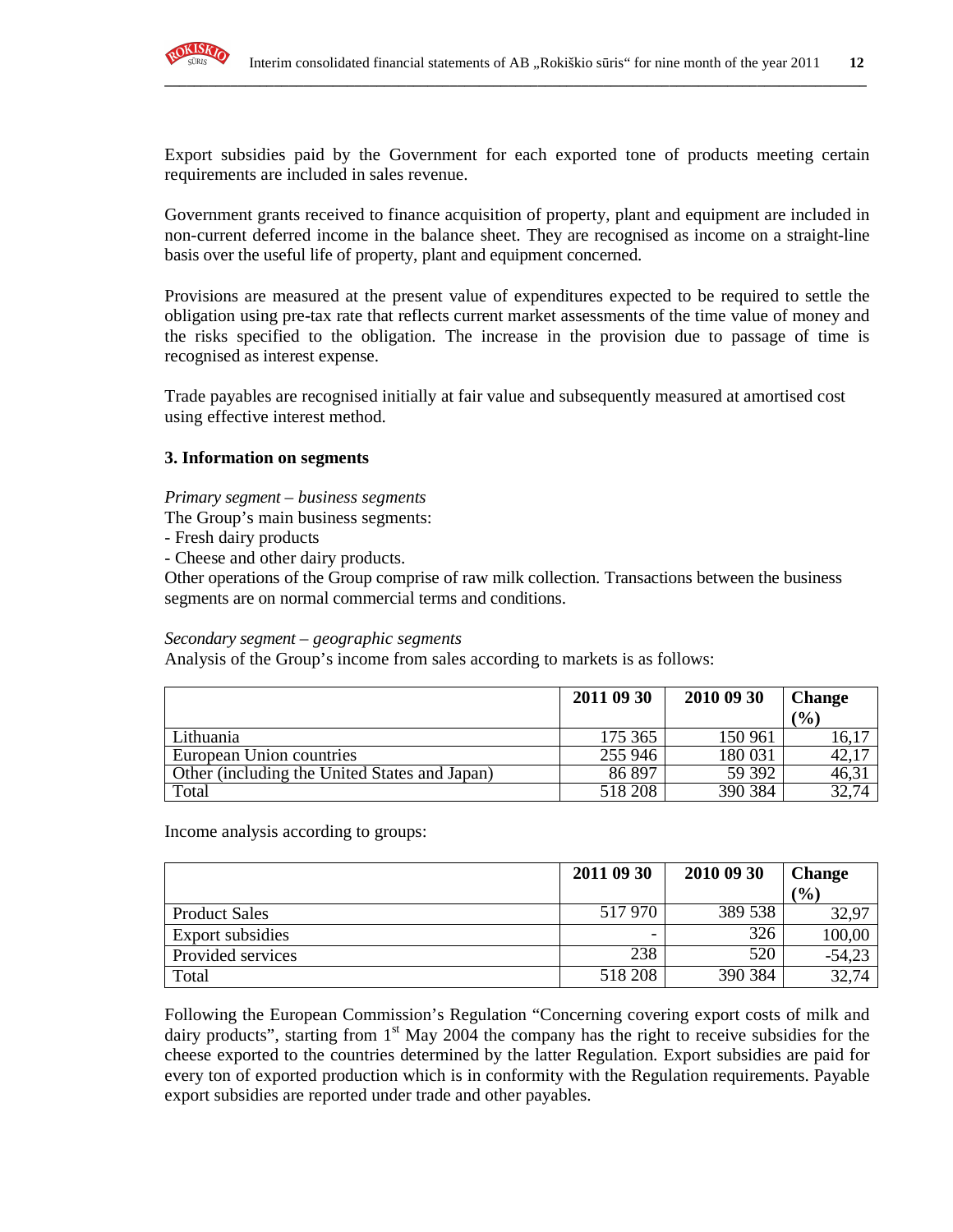

#### **4. Long-term tangible assets**

In the income statement the depreciation charge of long-term tangible assets is reported in the following entries: selling and marketing expenses, general and administrative expenses and cost of sales, as well as in production in progress and ready production entries.

**\_\_\_\_\_\_\_\_\_\_\_\_\_\_\_\_\_\_\_\_\_\_\_\_\_\_\_\_\_\_\_\_\_\_\_\_\_\_\_\_\_\_\_\_\_\_\_\_\_\_\_\_\_\_\_\_\_\_\_\_\_\_\_\_\_\_\_\_\_\_\_\_\_\_\_\_\_\_\_\_\_\_\_\_\_\_\_\_\_\_\_\_\_\_\_\_**

Software and intangible asset depreciation charge are accounted in the entry of general and administrative expenses.

#### **5. Other receivables**

As at September 30, 2011, the Group's receivables was made of:

|                                      | 2011 09 30 | 2010 09 30 | <b>Change</b> |
|--------------------------------------|------------|------------|---------------|
|                                      |            |            | (%)           |
| Long-term loans granted to farmers   | 4 7 1 1    | 3887       | 21,20         |
| Long-term loans granted to employees | 400        | 130        | 207,69        |
| Investments                          | 7 0 34     | 690        | 919,42        |
| Loans to other companies             | 19 997     | 17 259     | 15,86         |
| Other                                | 1 1 1 3    | 373        | 198,39        |
| Total                                | 33 255     | 22 3 3 9   | 48,87         |

The repayment terms of loans granted to farmers vary from 2 months to 10 years, whereas the annual interest rate varies from 0 to 10 per cent.

The repayment terms of loans granted to employees vary from 1 to 22 years, whereas the interest rate for them is from 0 per cent to 2,7 per cent.

The company's managing bodies believe that the balance sheet values of long-term receivables are their fair values.

#### **6. Inventories**

As at September 30, 2011, the Group's inventories were made of:

|                        | 2011 09 30 | 2010 09 30 | <b>Change</b> |
|------------------------|------------|------------|---------------|
|                        |            |            | (%)           |
| Raw material           | 7603       | 6 5 4 1    | 16,24         |
| Production in progress | 19 9 10    | 12 9 84    | 53,34         |
| Ready production       | 64 019     | 39 808     | 60,82         |
| Other inventories      | 5 9 3 0    | 2 3 4 6    | 152,77        |
| Total                  | 97 4 62    | 61 679     | 58,01         |

#### **7. Selling and Other Receivables**

As at September 30, 2011, the Group's selling and other receivables were made of:

|                             | 2011 09 30 | 2010 09 30 | <b>Change</b><br>(0/0) |
|-----------------------------|------------|------------|------------------------|
| Selling receivables         | 105 859    | 72 0 36    | 46.                    |
| Receivable export subsidies | -          | -          |                        |